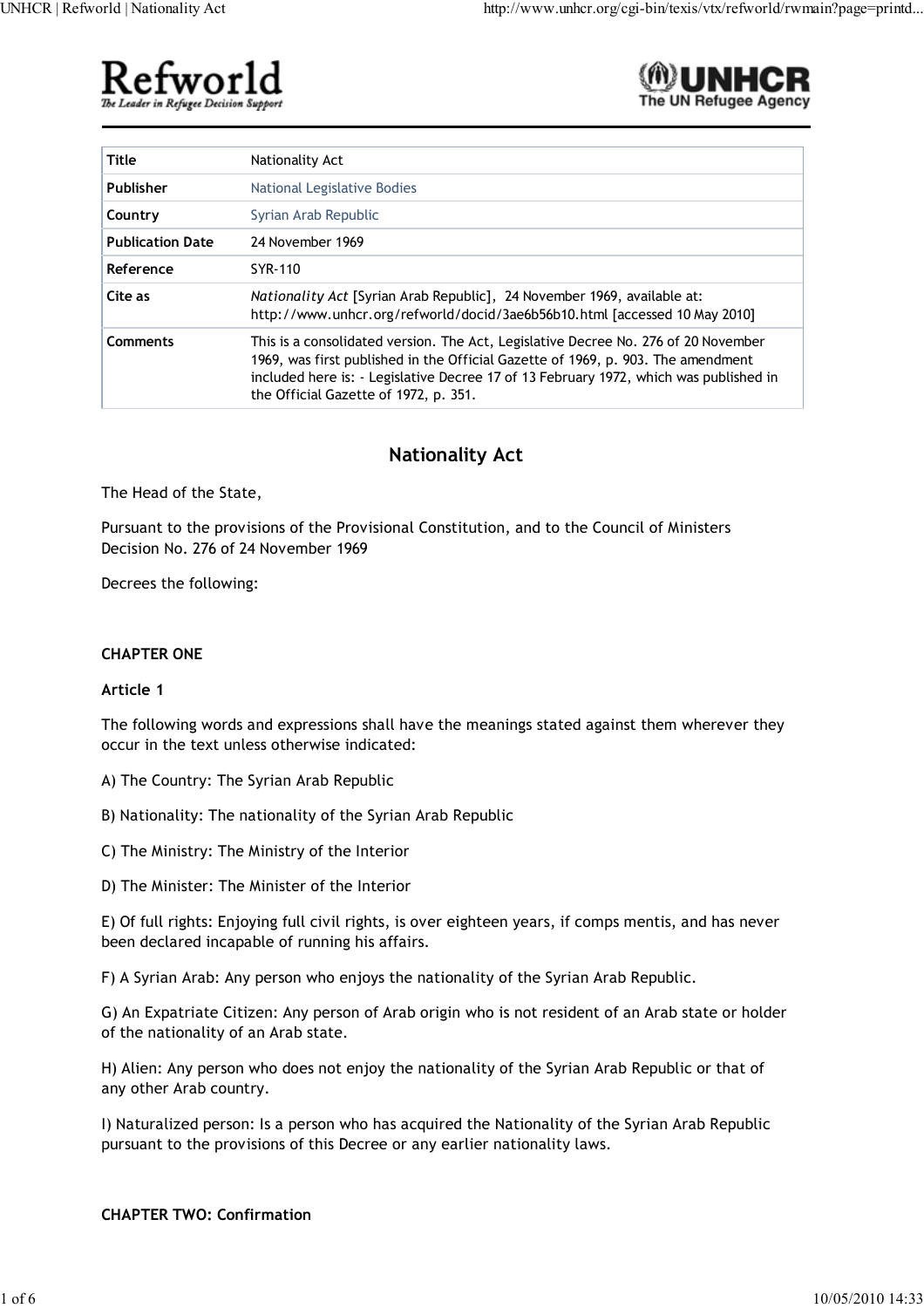#### **Article 2**

The nationality of the Syrian Arab Republic shall be considered confirmed for everyone who was enjoying it in accordance with Legislative Decree No. 67 of 31 October 1961.

#### **Article 3**

The following shall be considered Syrian Arab Ipso facto:

A. Anyone born inside or outside the country to a Syrian Arab father.

B. Anyone born in the country to a Syrian Arab mother and to an unknown father.

C. Anyone born in the country to unknown parents or to parents of unknown nationality or without one. a foundling in the country shall be considered born in it in the place in which he is found unless proved otherwise.([3])

D. Anyone born in the country and was not Agreement the time of his birth entitled to acquire a foreign nationality by virtue of his parentage.

(Illegible Passage)

## **CHAPTER THREE: Naturalization**

#### **Article 4**

The nationality may be granted to an alien by decree upon the recommendation of the Minister following an application from the alien concerned who should be:

a. Of full civil rights.

b. Resident in the country for at least five consecutive years prior to the submission of the application. Interrupted residence is considered consecutive provided absence does not exceed one year which is added to the five years.

c. Free of all communicable diseases, infirmities, or ailments that may prevent him from work.

d. Of good conduct and reputation and with no record of criminal offence or of freedomrestricting punishment in connection with infamous crimes unless rehabilitated.

e. Of a specialization or expertise that may be beneficial to the country or to have a legitimate means of earning a living. Otherwise he should possess sufficient resources that free him from needing help from others.

f. Able to read and write Arabic.

#### **Article 5**

The nationality is to be granted on an individual basis with the exception of members of one nuclear family.

#### **Article 6**

Nationality can be granted by a decree based on the Minister's recommendation without abiding by the nationality granting conditions stipulated in Article 4 for the following people:

a. An expatriate citizen who applies for nationality.

b. A person who has done to the country or the Arab nation noble services.

c. A person who used to belong to an Arab country and who applies for nationality for reasons at discretion of the Minister.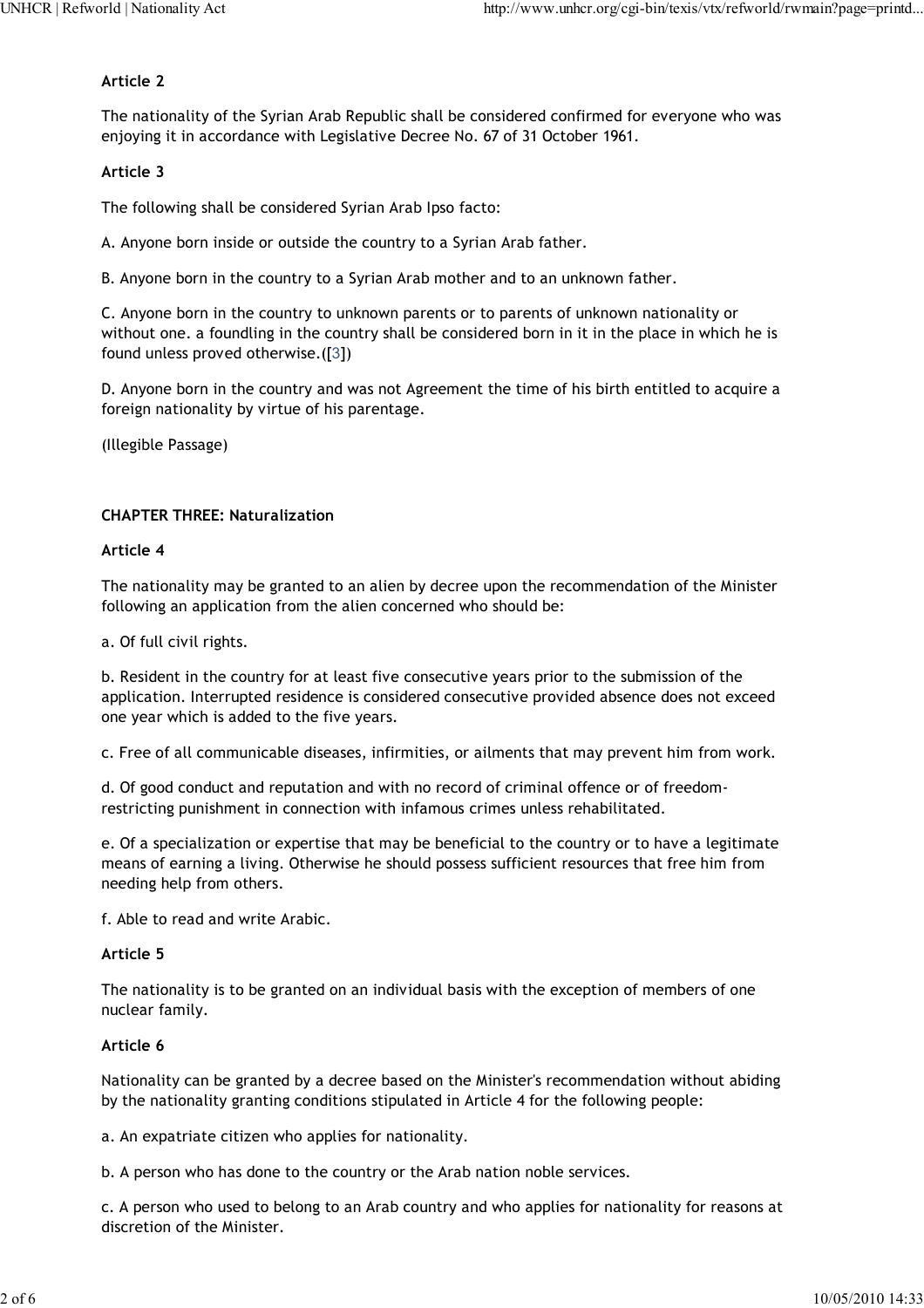### **Article 7**

Nationality can be granted to adult children of a naturalized father upon their request by a decree based on the recommendation of the Minister. The required residence period provided for in paragraph b, article 4 is to be reduced to two years at least.

## **CHAPTER FOUR: Acquisition of Nationality Through Marriage**

# **Article 8**

1. Nationality shall be granted to the wife of a naturalized alien under the following conditions:

a. An application in that regard has to be submitted to the Ministry.

b. The marriage should hold valid for two years as of the date of the application.

c. She should be residing in the country legally within the period mentioned in the preceding paragraph b.

d. A Decree should be issued by the Minister granting her a nationality)

2. Minor children can acquire nationality unless their normal residence is outside the country and they retained the original nationality of their father according to (ITS) the regulating legislation.

3. Minor children who have acquired nationality according to the previous paragraph can choose their original nationality within the year subsequent to reaching adulthood. They are allowed to do so by a decision from the Minister.

#### **Article 9**

An alien woman who marries to a person holding the nationality cannot acquire it unless under the conditions provided for in article 8, paragraph 1.

#### **CHAPTER FIVE: Losing Nationality Through Abandonment or Marriage or Reacquisition**

#### **Article 10**

1. A Syrian Arab loses his nationality if he acquired a foreign nationality, provided a decree based on his request and a recommendation by the Minister allowing him to abandon his nationality after having fulfilled all his obligations and duties towards the state.

2. Any Syrian Arab being naturalized and having acquired a foreign nationality based on his request before being permitted to abandon his nationality retain it by all means and in all situations unless it was decided to deprive him from it according to the provisions of paragraph (a) of article 21. He is to be sanctioned with 1-3 months detention and a fine of 500-2000 Syrian pounds, or either one of these two penalties.

3. The general prosecutor cannot launch a common right lawsuit in this regard except with the written recommendation of the Minister.

# **Article 11**

1. The acquisition by a Syrian Arab man of a foreign nationality, when authorized to do so, leads to the loss by the wife of her nationality if the relevant laws governing the new nationality of her husband provide for her acquisition of it, unless she applies, within a year of her husband's acquisition of a foreign nationality, to keep her Syrian Arab nationality.

2. Minor children forfeit their nationality if the relevant laws governing their father's new nationality provide for their acquisition of it.

3. Children subject to the provisions of the preceding paragraph may opt for their father's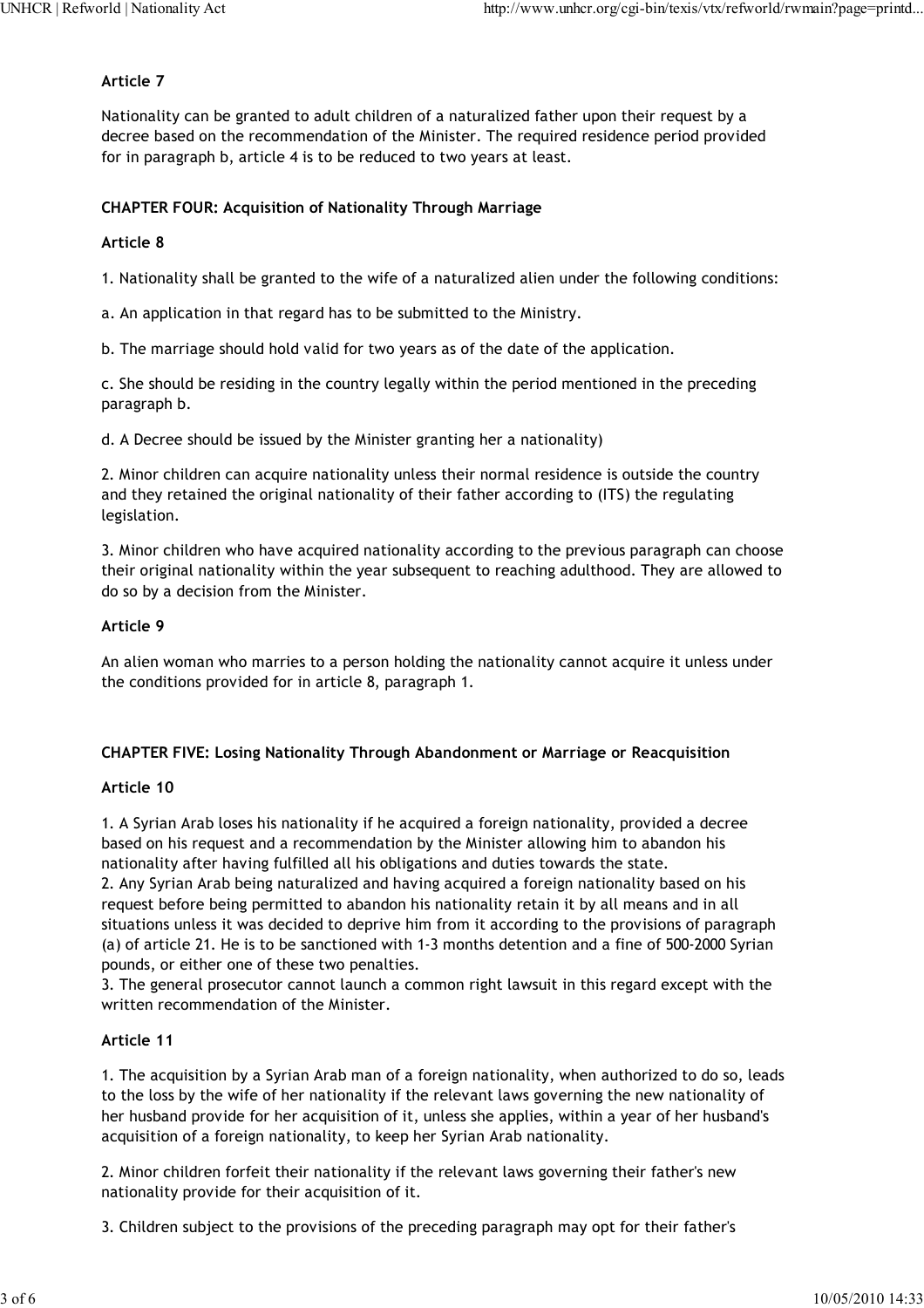original nationality during the year following their attainment of the age of majority if they have been living in the country or have returned to it for the purpose of permanent residence. Permission to d so is granted by the Minster.

#### **Article 12**

A Syrian Arab woman married to an alien shall keep her nationality unless she asks to acquire her husband's nationality assuming that the relevant nationality law allows it. The wife shall keep her nationality if the marriage contract is invalid under Syrian law but valid under the laws governing that contract.

## **Article 13**([4])

A wife who has acquired the nationality in accordance with Articles 8, 9, 18 and 19 shall not lose it upon the end of the marriage unless she marries an alien and acquires his nationality or recovers her original nationality.

#### **Article 14 (illegible passage)**

## **Article 15**

A woman recovers the nationality upon the death of her husband, her minor children shall have her nationality while retaining the right to return to the nationality of their father within a year of their reaching the age of majority. Permission to do so shall be given by the Minister.

## **CHAPTER SIX: Special provisions for other Arab nationals**

#### **Article 16**

The nationality may be awarded to nationals of Arab countries by decision of the Minster following an application from the nationality seeker who is required to be:

A. Of full civil rights.

B. A national of an Arab country.

C. Actually resident in the country Agreement the time of submitting the application.

D. Free of communicable diseases and infirmities that would prevent him from work.

E. Of good conduct and reputation with no past record of punishment for a criminal offense or of freedom restricting punishment for an infamous crime unless rehabilitated.

#### **Article 17**

Minors shall enjoy the nationality even if they actually reside outside the country.

#### **Article 18**

The acquisition by a man of the nationality entails his wife's acquisition if it provides that:

A. She expresses a desire to do so by either signing her husband's application or submitting one of her own.

B. She enjoys the nationality of an Arab country, is of Syrian origin, or was once a Syrian Arab national.

#### **Article 19**

A woman possessing the nationality of an Arab country or who is of Syrian origin, or of past Syrian Arab nationality who marries a Syrian Arab national shall become Syrian Arab by decision of the Minister upon following a written request from the woman concerned.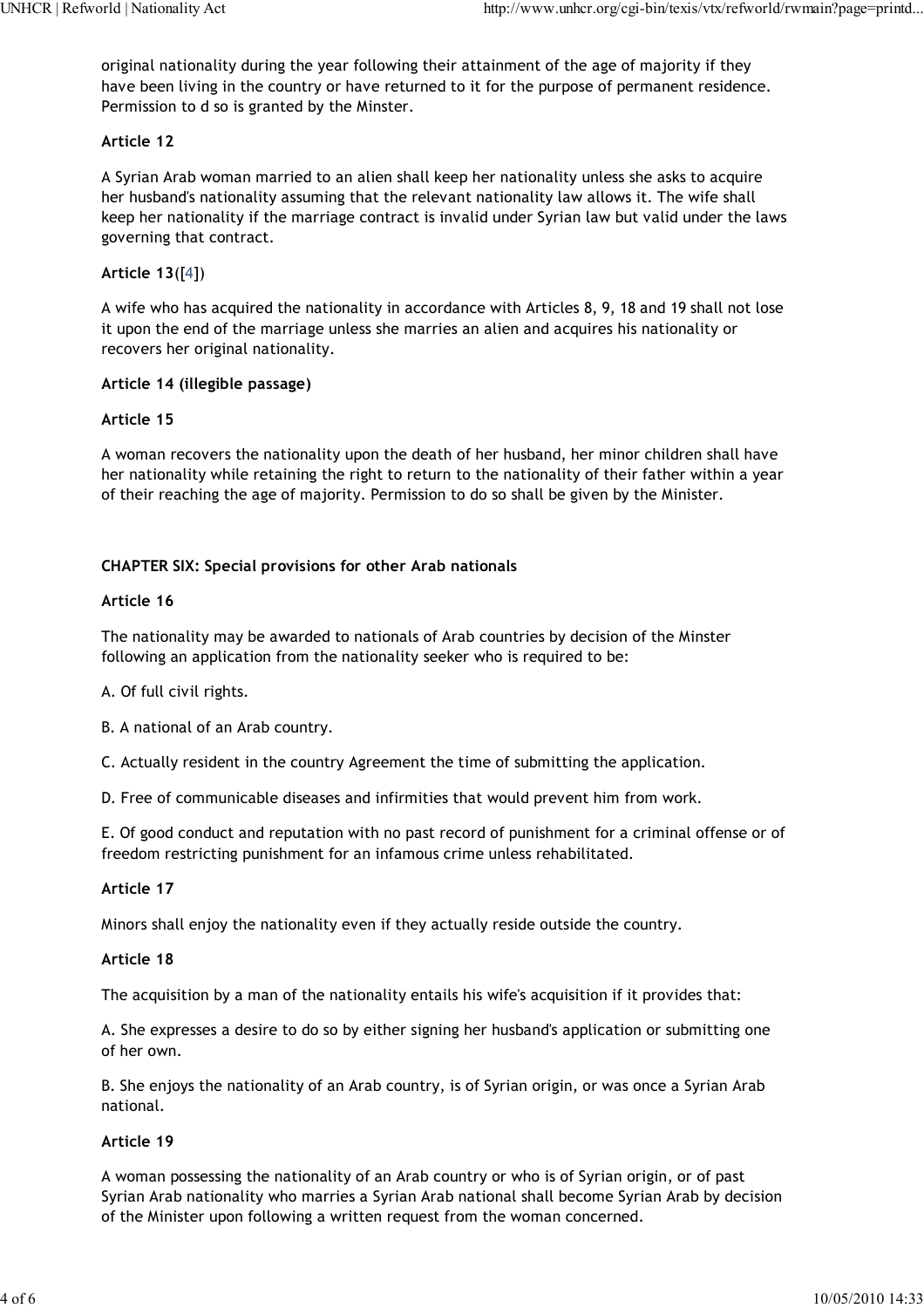# **CHAPTER SEVEN: Deprivation and Restitution of Nationality**

# **Article 20**

Anyone who has obtained the nationality by misrepresentation or fraud shall be deprived thereof together with any others who may have acquired it by affiliation.

# **Article 21**

A citizen may be deprived of the nationality by a decree pursuant to a proposal from the Minister stating full reasons thereof in any one of the following cases:

A. It the person has, inconsistently with paragraph 1 of Article 10 above, acquired a foreign nationality.

B. If the person has, of his own free will, entered into military service with a foreign state without prior authorization from the Minister of Defence.

C. If the person has entered employment of any kind with a foreign state inside the country or outside it and has failed to heed the Minister's order to leave it within a stated period of time.

D. If the person has engaged in any activity or work for a country which is in a state of war with the country.

E. If it is established that the person has left the country clandestinely for a country that is in a state of war with the country.

F. If the person was originally granted the nationality in accordance with the provisions of Article 6 and if investigations establish that depriving him of the nationality would be in the interest of the security and safety of the country.

G. If the person has left the country indefinitely for the purpose of selling in a non-Arab country and if he has been away for more than three years and has been notified to return but has failed to respond or has given unconvincing reasons within three months of receiving the notification. In case he refuses to receive the notification, or is of unknown place of residence, or should it prove impossible to communicate the notification to him, publication in the Official Gazette shall be considered as notification.

# **Article 22**

The Decree providing for depriving someone of nationality in accordance with paragraphs D and E above may also provide for the sequestration of his movable and immovable property.

#### **Article 23**

The deprivation of someone of nationality shall effect this person alone unless otherwise expressly stated.

# **Article 24**

The nationality may be restituted to someone who had been deprived of it. Any moveable or immovable property sequestrated may also be returned; otherwise, compensation for it may be paid Agreement the value of that property Agreement the time of deprivation. This shall be enacted by decree upon a proposal from the Minister stating full reasons.

# **CHAPTER EIGHT: Final Provisions**

#### **Article 25**

The Minister shall issue regulations on the issuance of the Expatriate Citizen Certificates, its